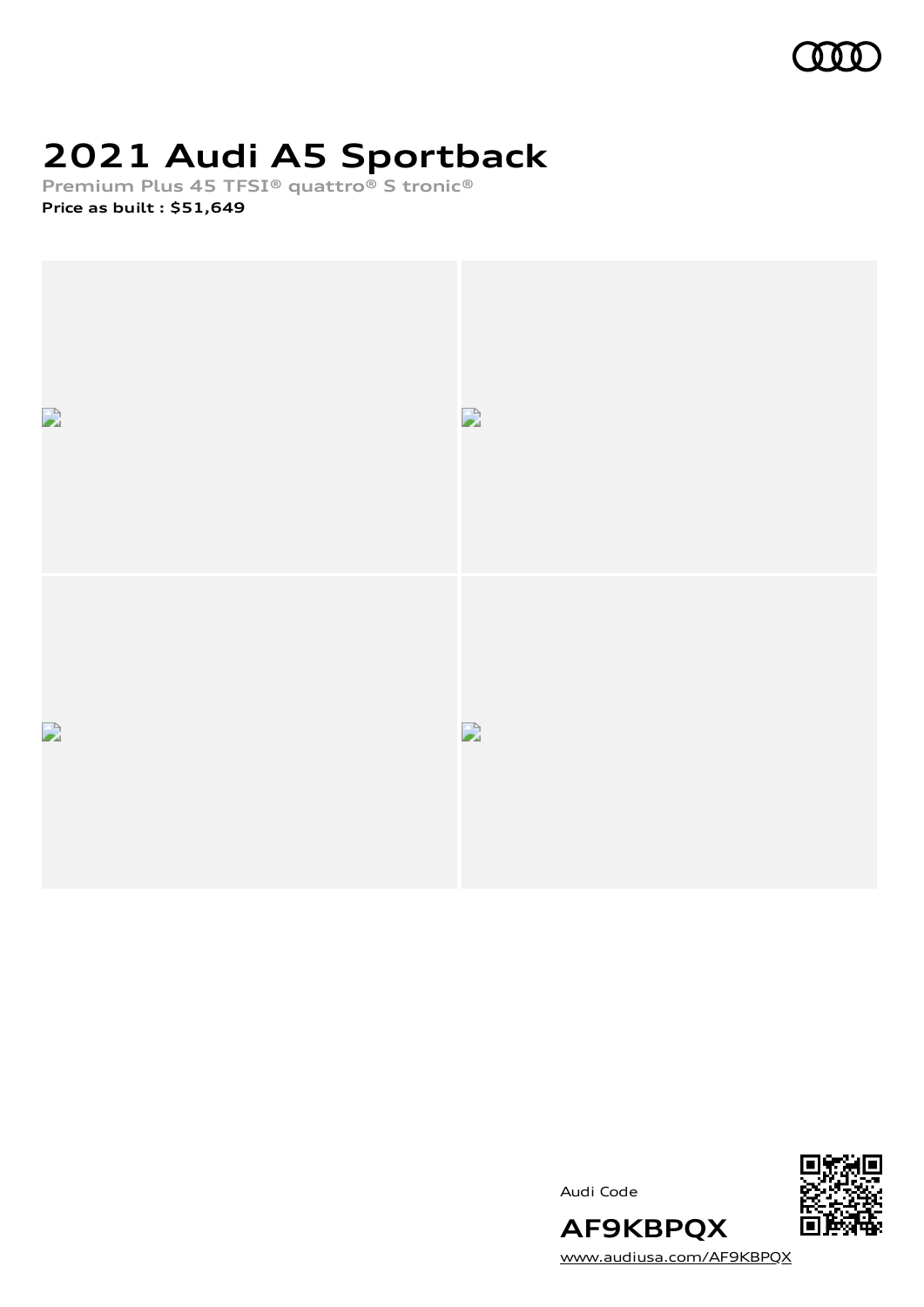## **Summary**

#### **Audi 2021 Audi A5 Sportback** Premium Plus 45 TFSI® quattro® S tronic®

**Price as buil[t](#page-8-0)** \$51,649

#### **Exterior colour**

Glacier White metallic

### $\overline{\phantom{a}}$

### **Further Information**

Type of vehicle Used car Mileage 8,130 miles No

**Warranty**

#### **Interior colour**

### **Technical Specifications**

| Engine type                  | 2.0-liter four-cylinder                       |
|------------------------------|-----------------------------------------------|
| stroke                       | Displacement/Bore and 1,984/82.5 x 92.8 cc/mm |
| Max. output                  | 261 HP                                        |
| Torque                       | 273 lb-ft@rpm                                 |
| Top track speed              | 130 mph                                       |
| Acceleration (0 - 60<br>mph) | 5.4 seconds                                   |
| Recommended fuel             | Premium                                       |

#### **Audi Code** AF9KBPQX

**Your configuration on www.audiusa.com** [www.audiusa.com/AF9KBPQX](https://www.audiusa.com/AF9KBPQX)

**Commission number** 467679250a0e09a92c0d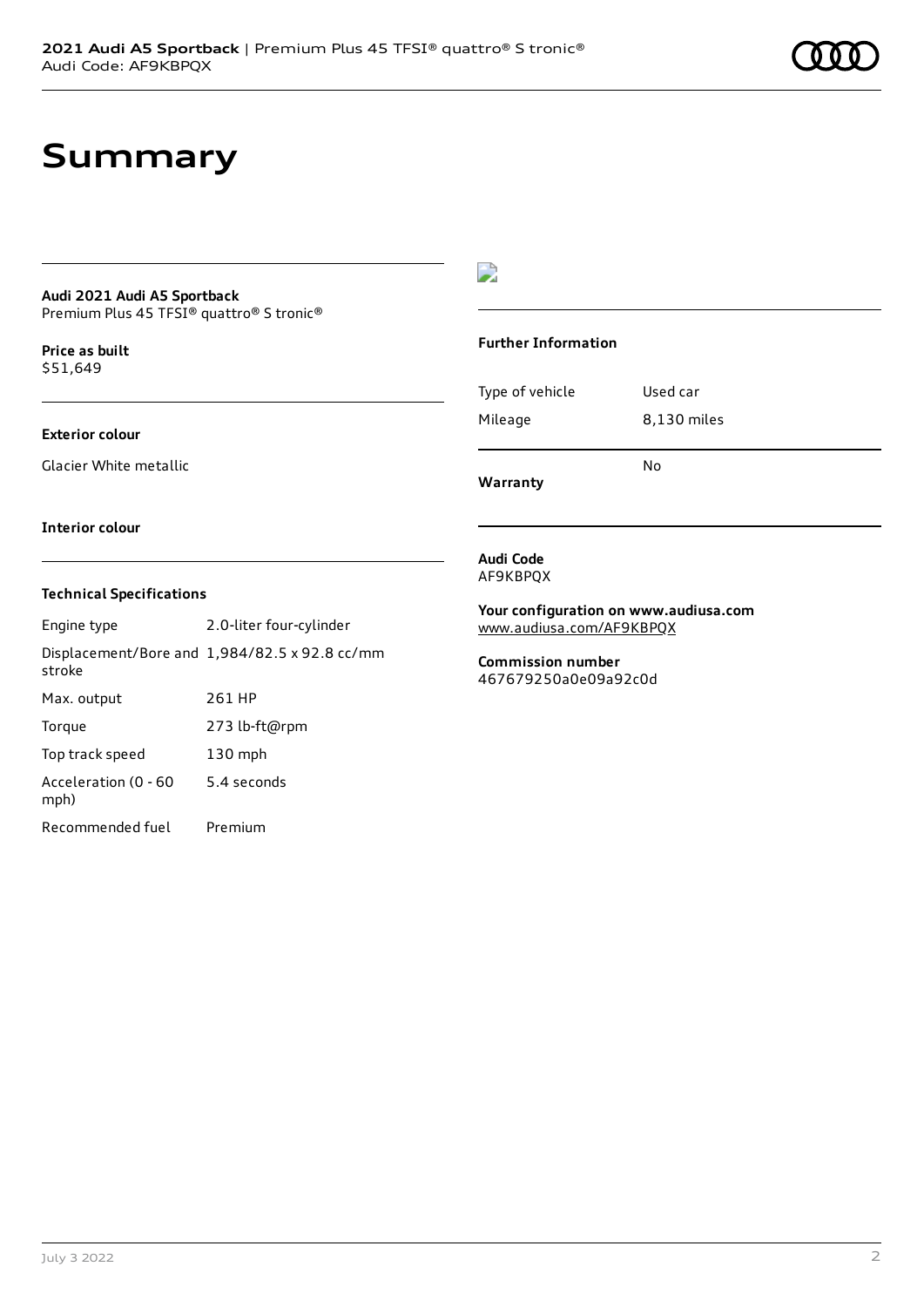

# **Standard features**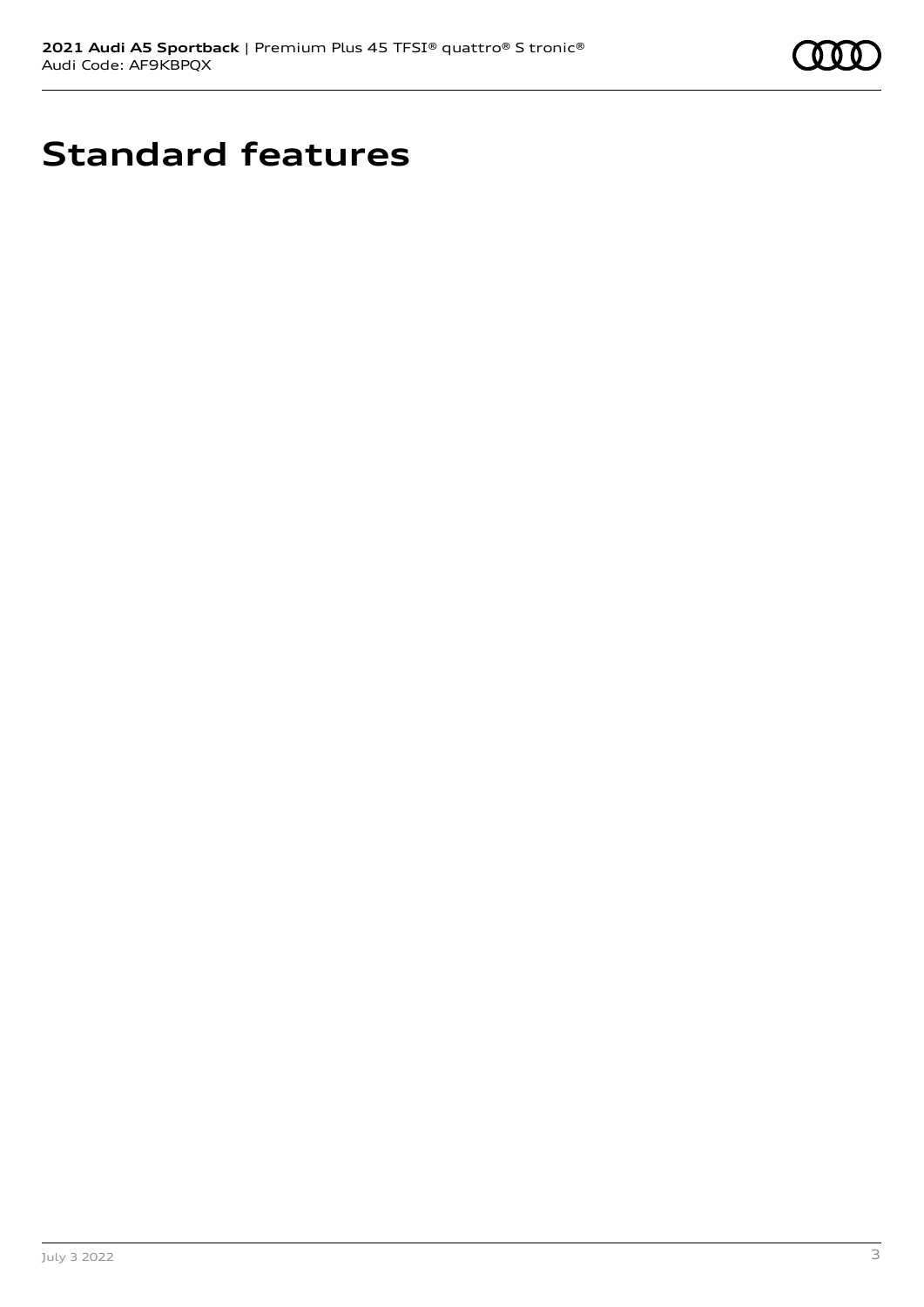# **Dealer remarks**

Audi Certified Pre-Owned-- FACTORY WARRANTY FOR 5 YEARS FROM ORIGINAL SALE DATE WITH UNLIMITED MILES!!

Clean CARFAX One-Owner \* 8K miles \* 2021 Audi A5 2.0T Premium S Line quattro \* All Wheel Drive \* Premium Plus Package \* Black Optic Package \* Convenience Package \* Sport Suspension \* Bang & Olufsen Sound System w/3D Sound \* Heated Front Bucket Seats & Heated Steering Wheel \* Top View Camera System \* Mechanically inspected and reconditioned - Call today!

Audi Certified Pre-Owned. This car has been through Audi's 300+ inspection and reconditioning process and includes a warranty extension to 5 years from original sale date with UNLIMITED MILES and NO Deductible!! Audi Certified Pre-Owned vehicles include complimentary roadside assistance, trip interruption service, and special financing rates. Call or email now and see why Audi Denver is the region's volume AND customer satisfaction leader in both new and Certified Pre-Owned Audi vehicles.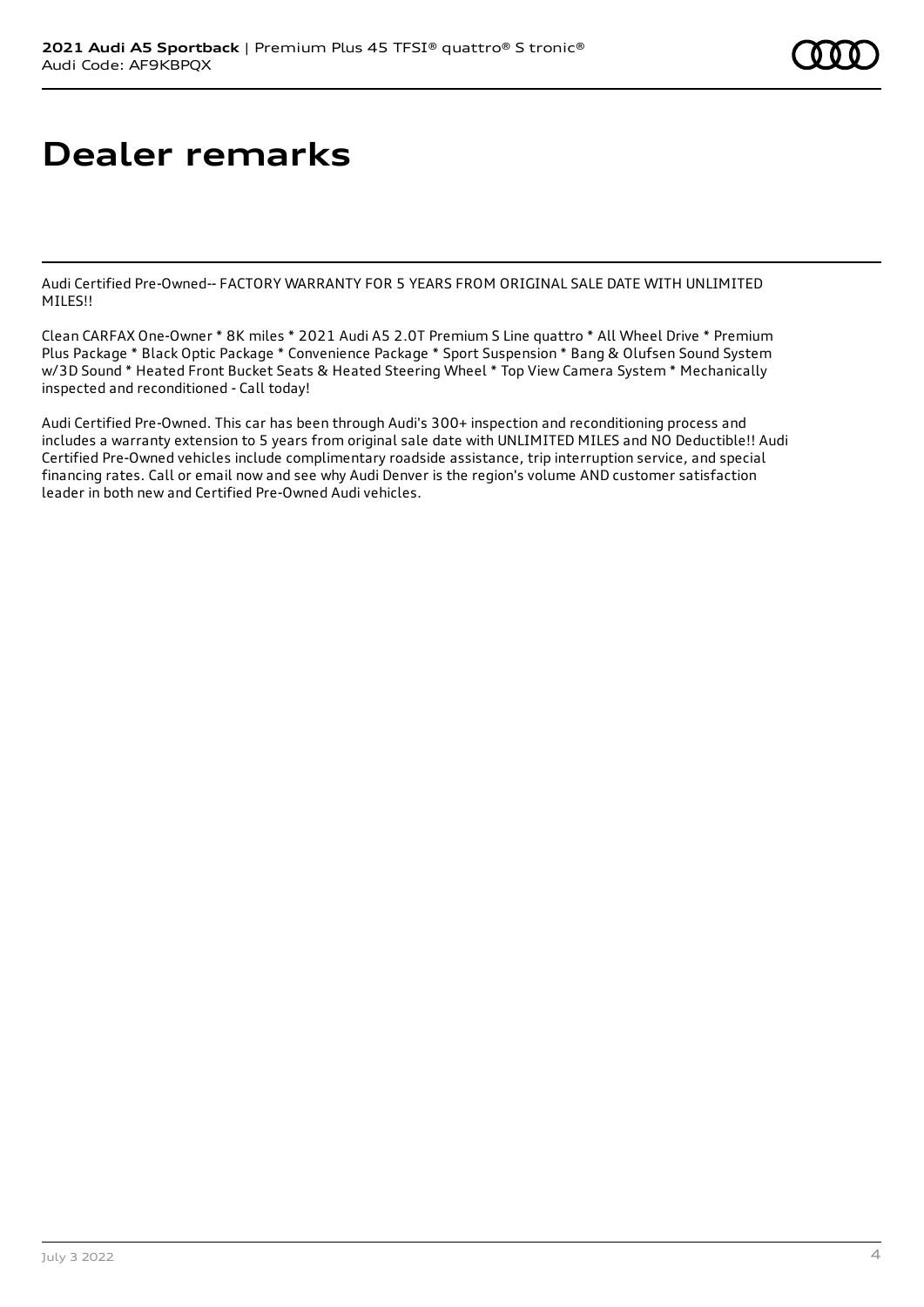## **Technical Specifications**

### **Engineering | Performance**

| Engine type                                | 2.0-liter four-cylinder                                                    | Steering type                              | Electromechanical power steering                                     |
|--------------------------------------------|----------------------------------------------------------------------------|--------------------------------------------|----------------------------------------------------------------------|
| Power Level                                | 45                                                                         |                                            | system                                                               |
| Max. output                                | 261 HP                                                                     | Turning diameter, curb- 38.4 ft<br>to-curb |                                                                      |
| Displacement                               | 2.0 l                                                                      | Steering ratio                             | 15.9:1                                                               |
| Torque                                     | 273 lb-ft@rpm                                                              |                                            |                                                                      |
| Valvetrain                                 | 16-valve DOHC with Audi valvelift<br>system                                | Suspension                                 |                                                                      |
| Acceleration (0 - 60<br>mph)               | 5.4 seconds                                                                | Front axle                                 | Five-link front suspension                                           |
| Engine block                               |                                                                            | Rear axle                                  | Five-link rear suspension                                            |
|                                            | Cast-iron                                                                  | Optional                                   | Sport suspension                                                     |
| Induction/fuel injection Turbocharged/FSI® |                                                                            |                                            |                                                                      |
| Cylinder head                              | Aluminum-alloy                                                             |                                            |                                                                      |
| stroke                                     | Displacement/Bore and 1,984/82.5 x 92.8 cc/mm                              | <b>Brakes</b>                              |                                                                      |
|                                            |                                                                            | Front brakes                               | 13.3 (ventilated disc) in                                            |
| Top track speed                            | 130 mph                                                                    | Rear brakes                                | 13.0 (ventilated disc) in                                            |
|                                            |                                                                            | Parking brake                              | Electromechanical                                                    |
| <b>Electrical system</b>                   |                                                                            |                                            |                                                                      |
| Alternator                                 | 14 Volts - 110-150A                                                        | <b>Body</b>                                |                                                                      |
| Battery                                    | 12 Volts - 420A/75Ah                                                       | Material                                   | Multi-material body construction<br>(steel and aluminum composition) |
| Transmission   Drivetrain                  |                                                                            | Corrosion protection                       | Multistep anti-corrosion protection                                  |
| Drivetrain type                            | quattro <sup>®</sup> all-wheel drive with ultra <sup>®</sup><br>technology | <b>Warranty   Maintenance</b>              |                                                                      |
| Transmission                               | Seven-speed S tronic® dual-clutch<br>automatic transmission                | Warranty                                   | 4-year/50,000-mile Audi New<br>Vehicle Limited Warranty              |

**Steering**

### **(1/2)**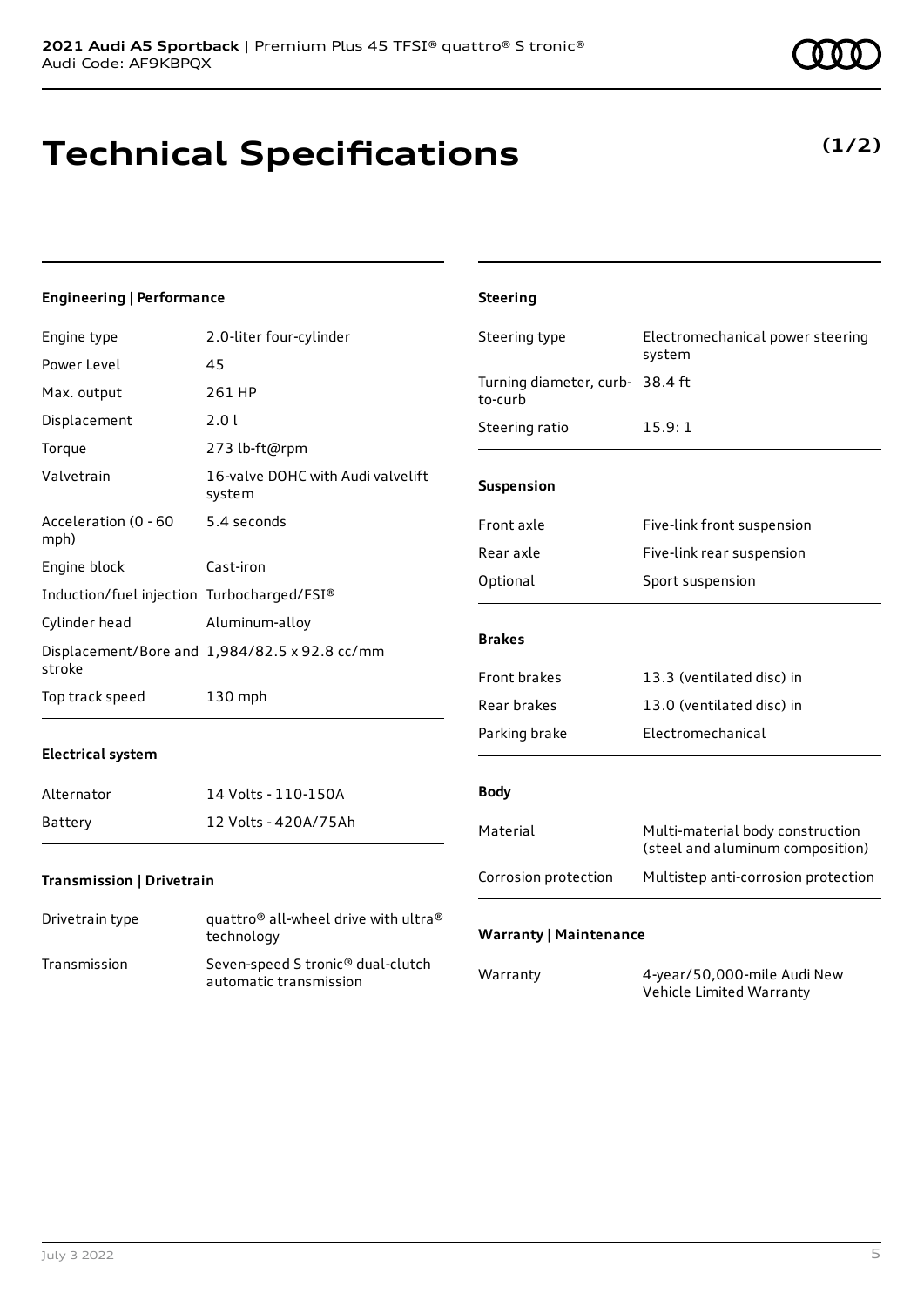## **Technical Specifications**

### **Exterior Measurements**

| Height                           | 54.6 in    |
|----------------------------------|------------|
| Overall width without<br>mirrors | 72.5 in    |
| Length                           | 187.3 in   |
| Wheelbase                        | $111.2$ in |
| Drag coefficient                 | $0.29$ Cw  |
| Overall width with<br>mirrors    | 79.8 in    |
| Track rear                       | 61.7 in    |
| <b>Track front</b>               | 62.5 in    |
| Curb weight                      | 3,725 lb   |

#### **Interior measurements**

| Seating capacity                          | 5                      |
|-------------------------------------------|------------------------|
| Shoulder room, rear                       | 54.5 in                |
| Head room with front<br>sunroof           | 37.7 in                |
| Leg room, rear                            | $35.1$ in              |
| Shoulder room, front                      | 55.7 in                |
| Head room with rear<br>sunroof            | 37.0 in                |
| Leg room, front                           | 41.3 in                |
| Cargo volume, rear<br>seatbacks up/folded | 21.8/35.0 cu ft, cu ft |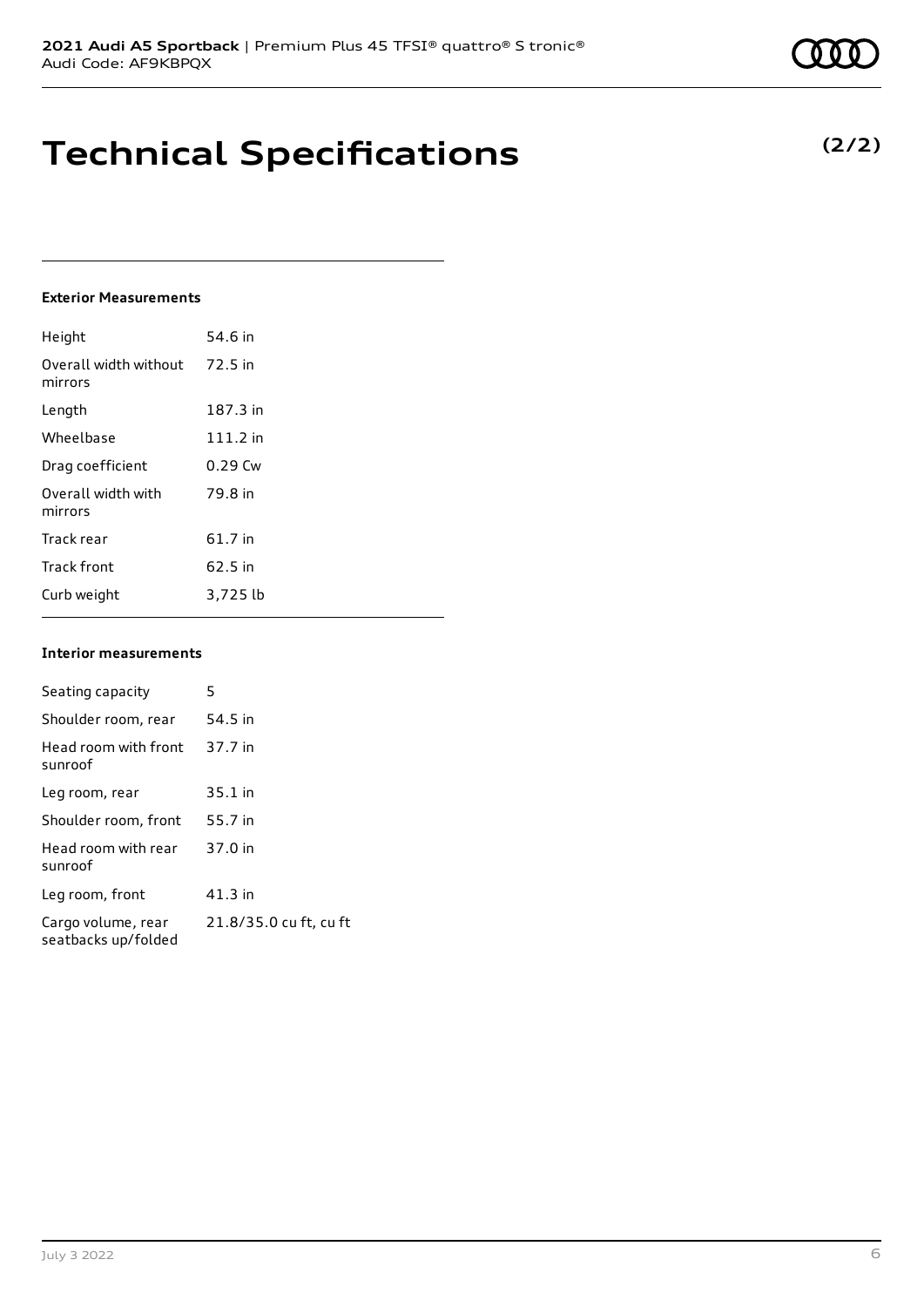### **Consumption- and emission**

### **Consumption by NEDC**

| urban       | 24 mpg |
|-------------|--------|
| extra-urban | 31 mpg |
| combined    | 27 mpg |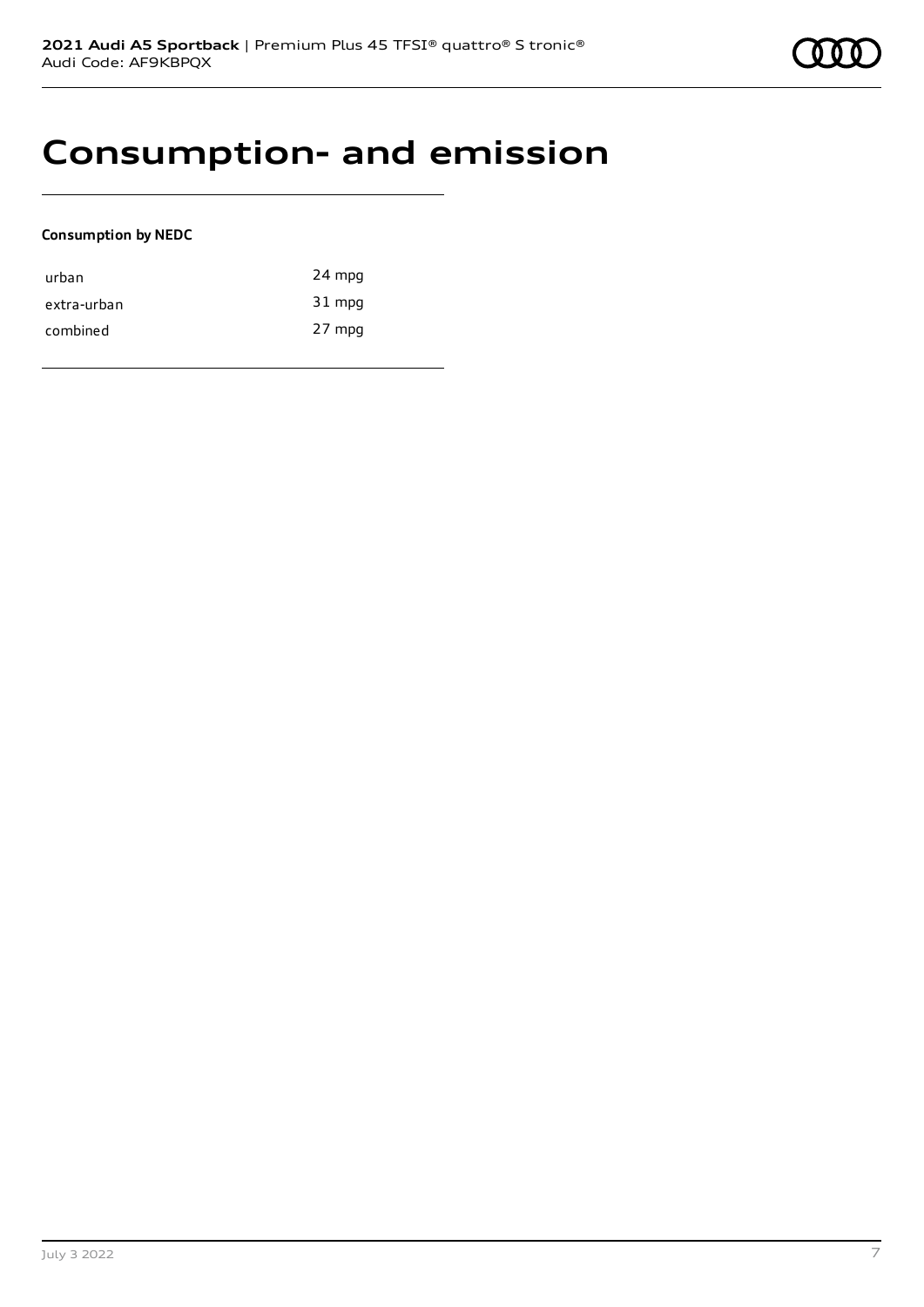## **Contact**

Dealer **Audi Denver**

6060 South Broadway 80121 Littleton CO

Phone: +13037951100 FAX: 3037951160

www: [https://www.audidenver.com](https://www.audidenver.com/)